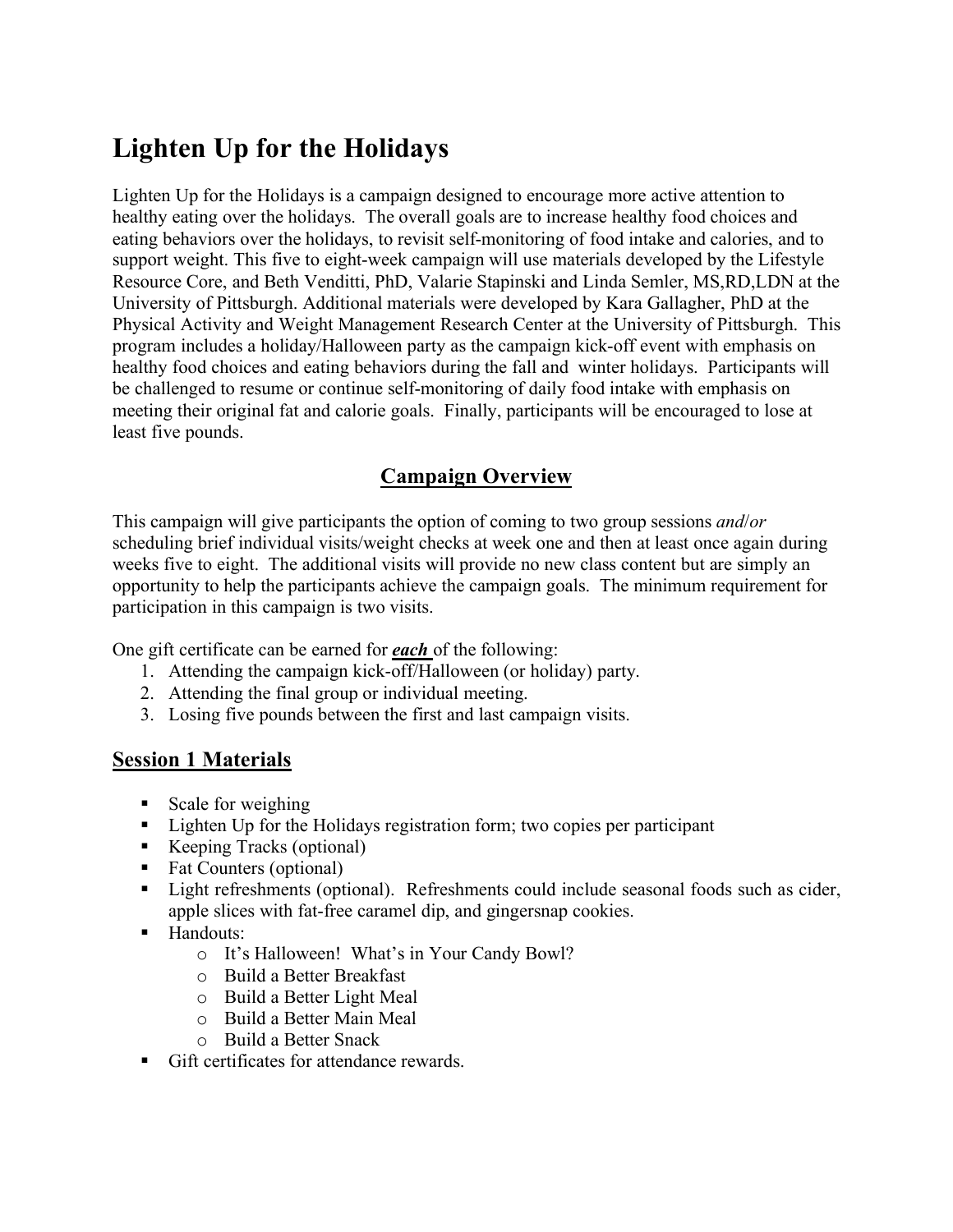- Door Prizes (optional)
- Karaoke machine with microphone and music tapes/CDs (optional)

### **Session 1: Halloween/Holiday Party**

#### **Outline:**

- Weigh-in participants and complete two copies of the Lighten Up for the Holidays campaign registration form for each participant. One copy should be given to the participant and one copy should be kept for your center's records
- Have refreshments available for participants to enjoy while waiting for everyone to be weighed (optional).
- Welcome the group and describe the campaign goal of healthy eating during the upcoming holiday season. Explain that everyone has the potential to earn three gift certificates; one for coming today, one for coming in for a final weight, and one for losing five pounds. Enthusiastically present the gift certificates for attending today's event. The other gift certificates will be awarded when they come in for a final weight. You may modify the registration form to use incentives other than gift certificates according to what is available for your program.
- Distribute and discuss the handout, It's Halloween! What's in Your Candy Bowl?. Ask participants what strategies they have used in the past to handle Halloween treats. Emphasize the "take home message" at the bottom of the handout: "Halloween can be a manageable holiday. Use good judgment, practice moderation, and most importantly, enjoy a healthy holiday!" It is important to make realistic personal goals for the holidays. Some participants have the goal of holding the line (weight maintenance) over the holidays, while others plan to continue losing weight (i.e. loosing five pounds during this campaign). The purpose of this campaign is to give participants the opportunity to lose five pounds and to earn the rewards for their success.
- Distribute "Build a Better Breakfast". Explain that it is a good strategy to have an eating game plan for handling the holidays. Have participants complete the form. Repeat with "Build a Better Light Meal", "Build a Better Main Meal", and "Build a Better Snack". Encourage the participants to use this over the holidays. An option would be to divide the class into four small groups. Each group would be asked to develop their best menu ideas for their assigned meal (breakfast, light meal, main meal, or snack). Each group could then present their meal suggestions to the entire class.
- Distribute Keeping Track books (and Fat Counters) to participants who want them. Encourage participants to adhere to their DPP calorie goal or the goal they learned from experience was most likely to produce weight loss. Encourage participants to tally their calories daily and to also compute the weekly totals on the back of the Keeping Track book. Participants may also document their activity in the Keeping Track book, but activity minutes will not be used for data during this campaign.
- Explain that handouts will be given at the final meeting that give useful suggestions for Thanksgiving and winter holidays.